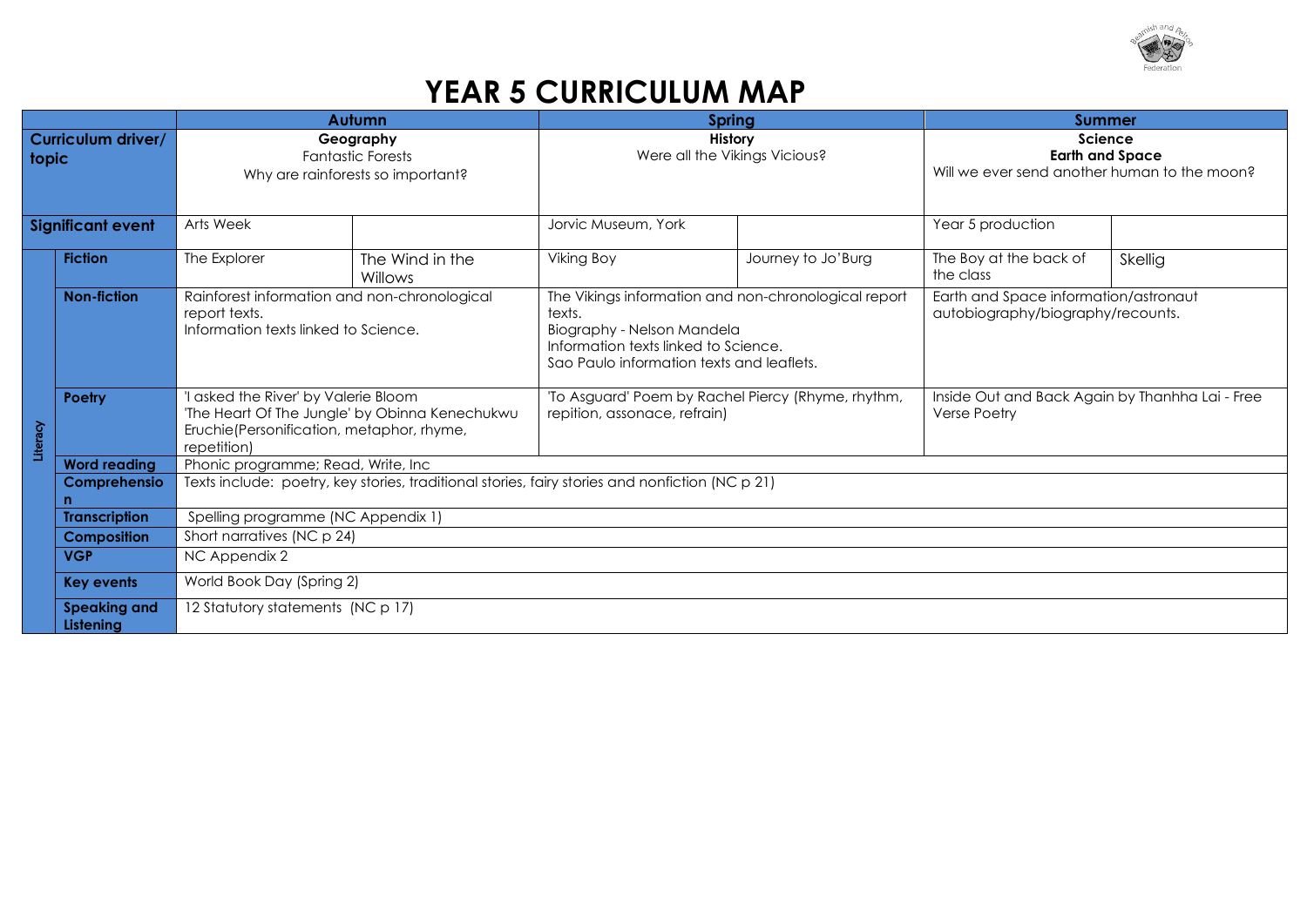

|           | <b>Topic</b>          | Number: Place Value, numbers to 1,000,000,                                                                                                                                                                 |                       | Number: Multiplication and Division, multiply 4 digits<br>by 1 or 2 digits, short division, solve problems                                                                                                                                                                                                                                          |                                                   | Number: Decimals<br>Geometry: Properties of Shape, regular and                        |                            |  |
|-----------|-----------------------|------------------------------------------------------------------------------------------------------------------------------------------------------------------------------------------------------------|-----------------------|-----------------------------------------------------------------------------------------------------------------------------------------------------------------------------------------------------------------------------------------------------------------------------------------------------------------------------------------------------|---------------------------------------------------|---------------------------------------------------------------------------------------|----------------------------|--|
|           |                       | Roman numerals to M, use rounding to check<br>answers<br>Number: Addition and Subtraction, numbers with<br>more than 4 digits, multi-step problems<br>Statistics, tables including timetables, comparison, |                       | Number: Fractions, equivalent fractions, mixed<br>numbers, addition and subtraction, multiply proper<br>fractions and mixed numbers by whole numbers                                                                                                                                                                                                |                                                   | irregular polygons, identify 3D shapes from 2D<br>representations                     |                            |  |
|           |                       |                                                                                                                                                                                                            |                       |                                                                                                                                                                                                                                                                                                                                                     |                                                   |                                                                                       |                            |  |
|           |                       |                                                                                                                                                                                                            |                       |                                                                                                                                                                                                                                                                                                                                                     |                                                   | Geometry: Position and Direction, draw and                                            |                            |  |
|           |                       |                                                                                                                                                                                                            |                       | Number: Decimals and Percentages, read and write                                                                                                                                                                                                                                                                                                    |                                                   | measure angles in degrees, 90 <sup>0,</sup> 180 <sup>0</sup> , 360 <sup>0 etc</sup> , |                            |  |
|           |                       | sum and difference problems                                                                                                                                                                                |                       | as fractions, equivalence, round decimals to nearest<br>rotation and translation<br>whole number and one decimal place, solve<br>Measurement: Converting Units<br>problems up to 3 decimal places, percent symbol<br>Measurement: Volume, estimate using 1cm <sup>3</sup> blocks<br>Consolidation<br>to build cuboids and capacity<br>Consolidation |                                                   |                                                                                       |                            |  |
|           |                       | Number: Multiplication and Division, multiples and                                                                                                                                                         |                       |                                                                                                                                                                                                                                                                                                                                                     |                                                   |                                                                                       |                            |  |
|           |                       | factors, prime numbers and prime factors, square                                                                                                                                                           |                       |                                                                                                                                                                                                                                                                                                                                                     |                                                   |                                                                                       |                            |  |
|           |                       | and cube numbers                                                                                                                                                                                           |                       |                                                                                                                                                                                                                                                                                                                                                     |                                                   |                                                                                       |                            |  |
|           |                       | Measurement: Perimeter and Area, conversions                                                                                                                                                               |                       |                                                                                                                                                                                                                                                                                                                                                     |                                                   |                                                                                       |                            |  |
|           |                       | and problems, rectangular shapes in cm/m, cm <sup>2</sup>                                                                                                                                                  |                       |                                                                                                                                                                                                                                                                                                                                                     |                                                   |                                                                                       |                            |  |
|           |                       | and $m2$                                                                                                                                                                                                   |                       |                                                                                                                                                                                                                                                                                                                                                     |                                                   |                                                                                       |                            |  |
|           |                       | Consolidation                                                                                                                                                                                              |                       |                                                                                                                                                                                                                                                                                                                                                     |                                                   |                                                                                       |                            |  |
|           |                       |                                                                                                                                                                                                            |                       |                                                                                                                                                                                                                                                                                                                                                     |                                                   |                                                                                       |                            |  |
| Maths     | <b>Key events</b>     | STEM week (Spring 2)                                                                                                                                                                                       |                       |                                                                                                                                                                                                                                                                                                                                                     |                                                   |                                                                                       |                            |  |
|           |                       |                                                                                                                                                                                                            |                       |                                                                                                                                                                                                                                                                                                                                                     |                                                   |                                                                                       |                            |  |
|           | <b>Topic</b>          | <b>Animals Including</b>                                                                                                                                                                                   | <b>Materials</b>      | <b>Forces</b>                                                                                                                                                                                                                                                                                                                                       | Living Things and their                           |                                                                                       |                            |  |
|           |                       | <b>Humans</b>                                                                                                                                                                                              |                       |                                                                                                                                                                                                                                                                                                                                                     | habitats                                          | <b>Earth and Space</b>                                                                |                            |  |
|           |                       |                                                                                                                                                                                                            |                       |                                                                                                                                                                                                                                                                                                                                                     |                                                   |                                                                                       |                            |  |
|           | <b>Enquiry</b>        | How different will you                                                                                                                                                                                     | Could you be the next | Can you feel the force?                                                                                                                                                                                                                                                                                                                             | Do all living animals and                         | Will we ever send another human to the moon?                                          |                            |  |
|           | <b>Question</b>       | be when you're as old                                                                                                                                                                                      | CSI Investigator?     |                                                                                                                                                                                                                                                                                                                                                     | plants start life as an                           |                                                                                       |                            |  |
|           |                       | as your grandparents?                                                                                                                                                                                      |                       |                                                                                                                                                                                                                                                                                                                                                     | egg?                                              |                                                                                       |                            |  |
|           |                       |                                                                                                                                                                                                            |                       |                                                                                                                                                                                                                                                                                                                                                     |                                                   |                                                                                       |                            |  |
| Science   | <b>Enquiry Skills</b> | Through investigations throughout the year.                                                                                                                                                                |                       |                                                                                                                                                                                                                                                                                                                                                     |                                                   |                                                                                       |                            |  |
|           | <b>Software</b>       | <b>Microsoft Excel</b>                                                                                                                                                                                     | Kodu                  | Safe use of Social Media/                                                                                                                                                                                                                                                                                                                           | Software                                          | <b>Microbits</b>                                                                      | <b>Effective Internet</b>  |  |
|           |                       |                                                                                                                                                                                                            |                       | Personal information and                                                                                                                                                                                                                                                                                                                            |                                                   |                                                                                       | <b>Searching/Fake News</b> |  |
|           |                       |                                                                                                                                                                                                            |                       | sharing                                                                                                                                                                                                                                                                                                                                             |                                                   |                                                                                       |                            |  |
|           | <b>Objective</b>      | Answer questions from                                                                                                                                                                                      | Rainforest challenge  | Use websites from LTP e.g.                                                                                                                                                                                                                                                                                                                          | Using a topic focus, work                         | Snowflake fall, Rock                                                                  | Use Google Website         |  |
|           |                       | a prepared                                                                                                                                                                                                 | game                  | thinkUknow and                                                                                                                                                                                                                                                                                                                                      | in groups to choose a                             | Paper Scissors, variables-                                                            | from LTP for effective     |  |
|           |                       | Spreadsheet. Add                                                                                                                                                                                           |                       | commonsensemedia.                                                                                                                                                                                                                                                                                                                                   | suitable program to                               | Temperature lesson.                                                                   | internet searching.        |  |
|           |                       | data into a prepared                                                                                                                                                                                       |                       | Reinforce understanding                                                                                                                                                                                                                                                                                                                             | collaboratively create a                          |                                                                                       | Look at reliability of     |  |
|           |                       | Spreadsheet.                                                                                                                                                                                               |                       | of creating a balance                                                                                                                                                                                                                                                                                                                               | presentation, using work                          |                                                                                       | websites using website     |  |
| Computing |                       | Understand how simple                                                                                                                                                                                      |                       | between online and                                                                                                                                                                                                                                                                                                                                  | from own shared folders                           |                                                                                       | lesson ideas from LTP.     |  |
|           |                       | formulas help answer                                                                                                                                                                                       |                       | offline activities. Create a                                                                                                                                                                                                                                                                                                                        | (based on independent                             |                                                                                       | Create 'Newsround'         |  |
|           |                       | questions relating to an<br>Excel document.                                                                                                                                                                |                       | balanced argument/have                                                                                                                                                                                                                                                                                                                              | research gathered)                                |                                                                                       | style video segment        |  |
|           |                       |                                                                                                                                                                                                            |                       | a debate.                                                                                                                                                                                                                                                                                                                                           | Present to the class.                             |                                                                                       | (Imovie) on Website        |  |
|           |                       |                                                                                                                                                                                                            |                       |                                                                                                                                                                                                                                                                                                                                                     | (Can use any form of                              |                                                                                       | bias.                      |  |
|           |                       |                                                                                                                                                                                                            |                       |                                                                                                                                                                                                                                                                                                                                                     | software to present e.g.<br>powerpoint/ publisher |                                                                                       |                            |  |
|           |                       |                                                                                                                                                                                                            |                       |                                                                                                                                                                                                                                                                                                                                                     | which incorportates text                          |                                                                                       |                            |  |
|           |                       |                                                                                                                                                                                                            |                       |                                                                                                                                                                                                                                                                                                                                                     | and graphics.                                     |                                                                                       |                            |  |
|           | <b>Key Events</b>     | Safer Internet Day/ E-Safety (Week Spring 1)                                                                                                                                                               |                       |                                                                                                                                                                                                                                                                                                                                                     |                                                   |                                                                                       |                            |  |
|           |                       |                                                                                                                                                                                                            |                       |                                                                                                                                                                                                                                                                                                                                                     |                                                   |                                                                                       |                            |  |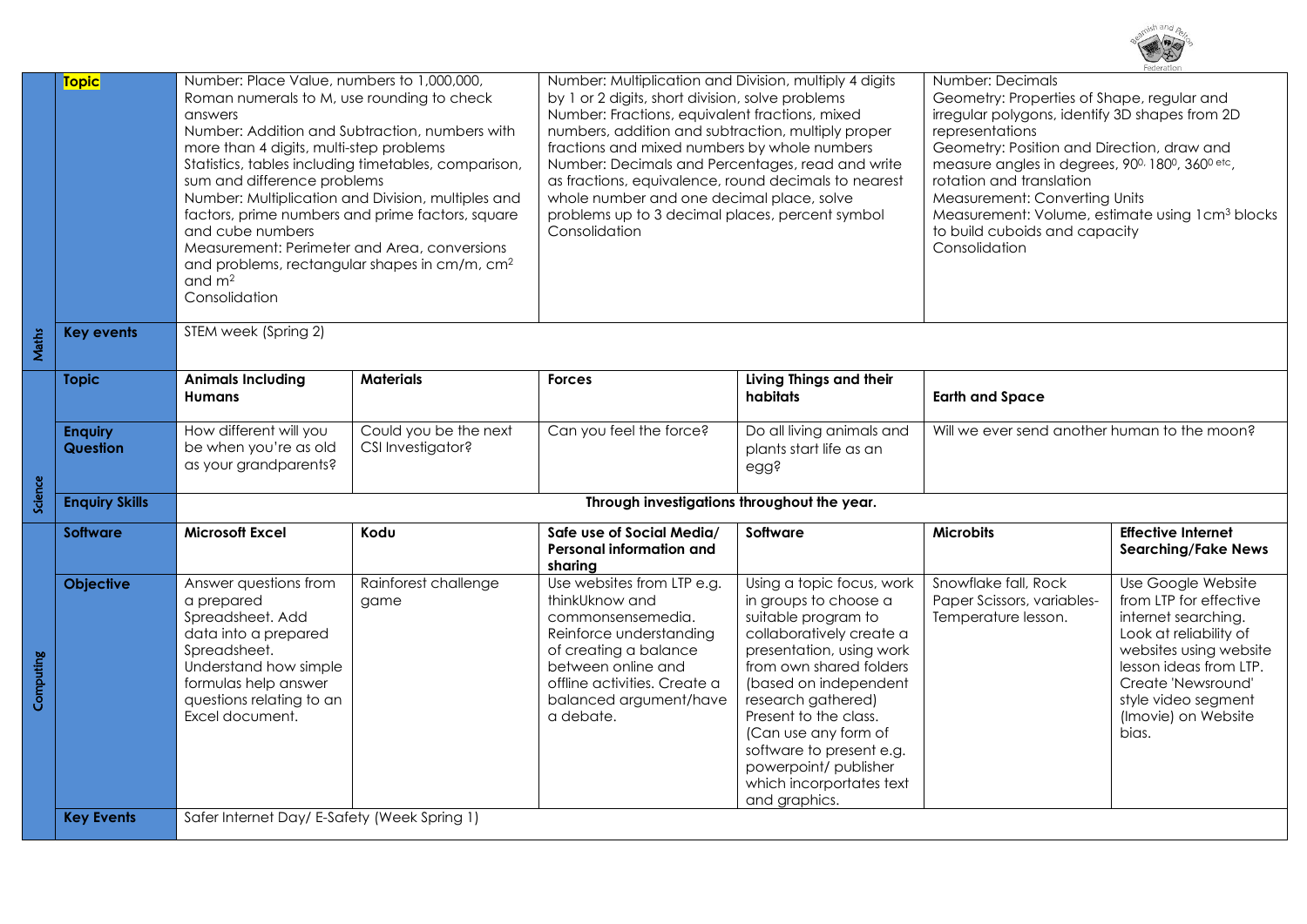| History        | <b>Enquiry</b><br>Question |                                                                                                                                                                                                                                                                                                                       |                                                    | Were all the Vikings Vicious?<br>The Viking and Anglo-Saxon struggle for the Kingdom<br>of England to the time of Edward the Confessor<br>Local history*                                                                   |                                                                 | regeratio<br>Who were the Mayans?<br>A non-European society that provides contrasts<br>with British history - e.g. Mayan civilisation                                                                                                                      |                                                                 |  |
|----------------|----------------------------|-----------------------------------------------------------------------------------------------------------------------------------------------------------------------------------------------------------------------------------------------------------------------------------------------------------------------|----------------------------------------------------|----------------------------------------------------------------------------------------------------------------------------------------------------------------------------------------------------------------------------|-----------------------------------------------------------------|------------------------------------------------------------------------------------------------------------------------------------------------------------------------------------------------------------------------------------------------------------|-----------------------------------------------------------------|--|
| Geography      | <b>Enquiry</b><br>Question | Fantastic Forests - Why are they so important?<br>Vegetation, biomes, forest types.<br>Focus: world maps of different types, biomes and<br>different types of forests, rainforests with case study<br>of South America. Local fieldwork opportunity in<br>local woodlands, data collection and presentation<br>tasks. |                                                    | Destination Sao Paulo! What do places have in<br>common?<br>Comparing a region in South America with a region in<br>the UK.<br>Focus: Human and physical features,<br>village/cities/lifestyle. Comparative writing focus. |                                                                 | Where has my food come from?<br>Origins of key foods.<br>Focus: trade links, natural resources, fieldwork,<br>thematic maps, industry, farming, employment.<br>Possible link to local fieldwork to conduct survey/<br>questionnaire and impact evaluation. |                                                                 |  |
|                | Key events                 | Geographical skills and fieldwork - on going across the year                                                                                                                                                                                                                                                          |                                                    |                                                                                                                                                                                                                            |                                                                 |                                                                                                                                                                                                                                                            |                                                                 |  |
|                | <b>Topic</b>               | <b>Structures</b>                                                                                                                                                                                                                                                                                                     |                                                    | <b>Cooking and Nutrition</b>                                                                                                                                                                                               |                                                                 | Mechanical systems                                                                                                                                                                                                                                         |                                                                 |  |
|                | <b>Objective</b>           |                                                                                                                                                                                                                                                                                                                       | Frame structures - forest<br>structure             | Preparing a hot, savoury<br>dish - Chinese stir fry -<br>culture - Link to Chinese<br>New Year Chicken, veg,<br>sauce, ready to wok<br>noodles                                                                             |                                                                 | Pulleys or gears                                                                                                                                                                                                                                           |                                                                 |  |
|                |                            |                                                                                                                                                                                                                                                                                                                       | Design, make & evaluate & improve across all units |                                                                                                                                                                                                                            |                                                                 |                                                                                                                                                                                                                                                            |                                                                 |  |
| $\overline{a}$ | <b>Key Events</b>          | STEM week                                                                                                                                                                                                                                                                                                             |                                                    |                                                                                                                                                                                                                            |                                                                 |                                                                                                                                                                                                                                                            |                                                                 |  |
|                | <b>Topic</b>               | <b>Drawing</b>                                                                                                                                                                                                                                                                                                        |                                                    | Collage/Digital Media                                                                                                                                                                                                      |                                                                 | <b>Digital Media</b>                                                                                                                                                                                                                                       | Sculpture                                                       |  |
| $\overline{t}$ | <b>Objective</b>           | Shading and<br>perspective to create<br>form and texture -<br>plants<br>Developing Ideas - ongoing across the year                                                                                                                                                                                                    | Digital Media - New<br>Year Calendar               | Emma Majury                                                                                                                                                                                                                |                                                                 | Creating 'Newsround'<br>video segment                                                                                                                                                                                                                      | Antony Gormley                                                  |  |
|                | <b>Key Events</b>          | Art Week (Autumn 1) Study a chosen artist                                                                                                                                                                                                                                                                             |                                                    |                                                                                                                                                                                                                            |                                                                 |                                                                                                                                                                                                                                                            |                                                                 |  |
|                | Area                       | Composition                                                                                                                                                                                                                                                                                                           | <b>Composition and</b><br>Performing               | <b>Listening and</b><br><b>Appreciating</b>                                                                                                                                                                                | Listening and<br><b>Appreciating</b><br><b>History of Music</b> | Performing                                                                                                                                                                                                                                                 | Listening and<br><b>Appreciating</b><br><b>History of Music</b> |  |
|                | <b>Units</b>               | Rainforest Sounds                                                                                                                                                                                                                                                                                                     | Ukulele                                            | Recorder                                                                                                                                                                                                                   | Classroom Jazz                                                  | Year 5 Production                                                                                                                                                                                                                                          | Dancing in the Street                                           |  |
| Music          | <b>Key Events</b>          | Summer 1 - Year 5 Production                                                                                                                                                                                                                                                                                          |                                                    |                                                                                                                                                                                                                            |                                                                 |                                                                                                                                                                                                                                                            |                                                                 |  |

ch and  $\overline{\wedge}$   $\overline{\wedge}$